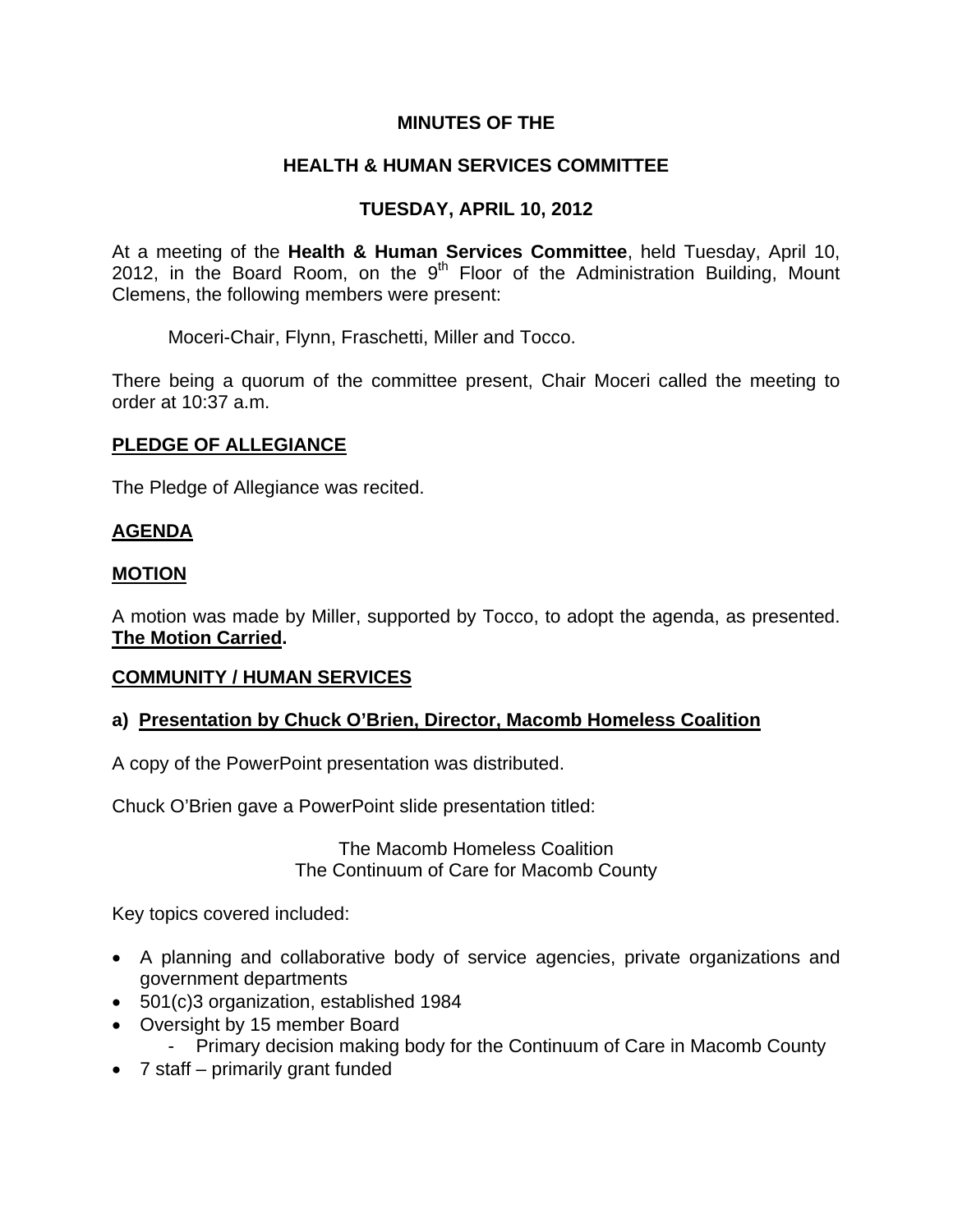- Administration
- Data and Planning
- Events and Service
- Effective summer of 2011:
	- Continuum of Care Coordinator position moved from the County to the Macomb Homeless Coalition
	- Hired Director, expanded role
- Who is homeless in Macomb County?
- Next Point in Time Count January 2013

# Some Current Numbers March 2011 to March 2012 Clients Served: 2,773

- Homeless for the first time 54%
- Single female parent with children 907 - In # households: 325
- Number under age of 10 years: 19%
- Number under age of 17 years: 31%

## Some primary reasons of homelessness Self-reported in 2011-2012: Singles / Families

- Underemployment (19% / 16%)
- Eviction/foreclosure (23% / 25%)
- No affordable housing (21% / 23%)
- Domestic assault (5% / 20%)
- Job loss (21% / 13%)
- Some current challenges
- How to help?

The following commissioners spoke: Fraschetti, Flynn and Moceri.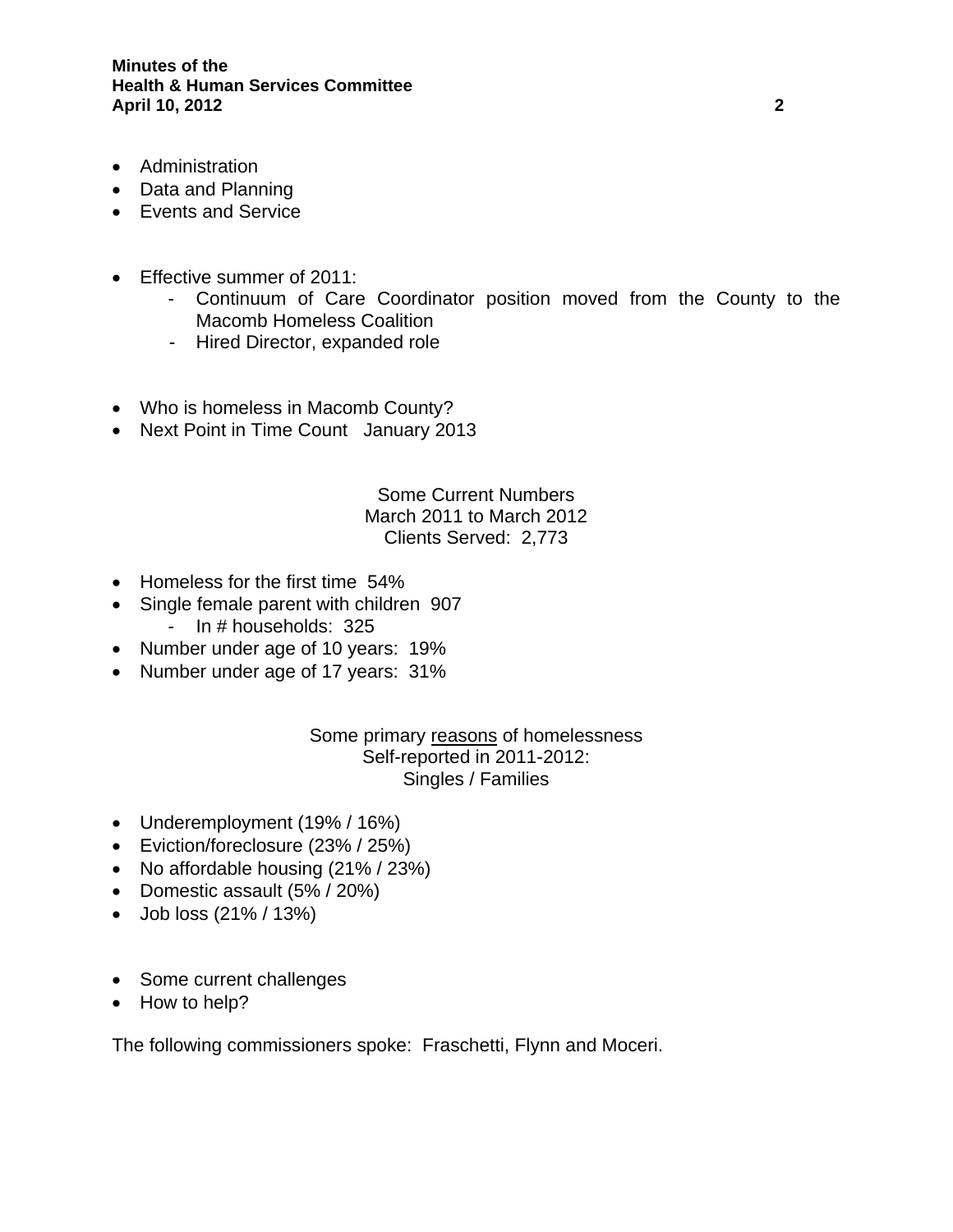# **MOTION**

A motion was made by Flynn, supported by Tocco, to receive and file the presentation by Chuck O'Brien, Director, Macomb Homeless Coalition. **The Motion Carried.** 

## **b) Receive and File Information on Tri-County Vehicle Assistance**

### **MOTION**

A motion was made by Fraschetti, supported by Flynn, to receive and file information on Tri-County Vehicle Assistance. **The Motion Carried.** 

### **VETERANS**

### **a) Veterans' Services Department Monthly Report**

A copy of the Veterans' Services monthly report was distributed.

Kermit Harris overviewed his monthly report.

The following commissioners spoke: Moceri and Fraschetti.

#### **MOTION**

A motion was made by Fraschetti, supported by Flynn, to receive and file the monthly status report for March 2012 as submitted by Kermit Harris, Director of Veterans' Services Department. **The Motion Carried.** 

#### **OLD BUSINESS**

### **a) Receive and File Request to Review Cash Management Policy and Procedures for Fundraising Monies Received**

### **b) Receive and File Request for Additional Information Regarding Senior Citizen Services Department Budget Amendment (\$29,057.93)**

Chair Moceri indicated she has not received an update on either items (a) or (b). She noted it is not clear whether or not requested additional information relating to the Senior Citizen Services Department budget amendment will be submitted in time for tomorrow's Finance Committee meeting. She further noted correspondence from the Office of County Executive indicated they are working on it, but there is no other information or timeline related to the requested additional information.